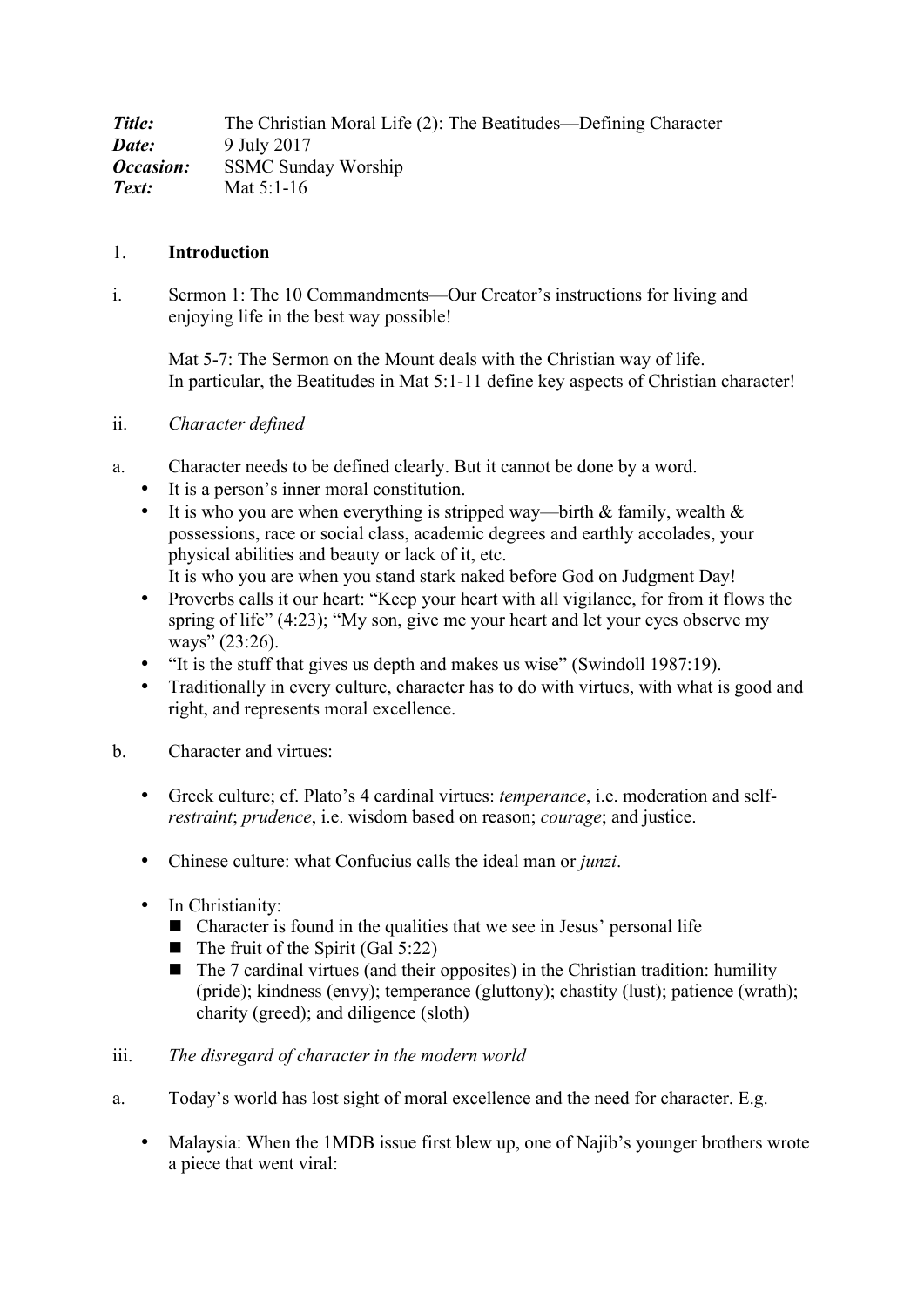When they were growing up, they had asked the father for a swimming pool. But Razak said, "No!" because it was to misuse taxpayers' money. Again, once in the process of moving from one house to another, they had accidentally taken a fan. Razak made sure that it was sent back! One may wonder who that piece was directed at?

- America: I remember when I was still in school, one Presidential candidate was rejected by his party because he was divorced. But in 2016, of the two main party candidates, one was twice divorced and a fake news specialist. And public polls suggested that the other was not trusted by some 70% of Americans.
- Sum: The world today often looks not to character but to wealth and power and celebrity status!
- b. But is the church any better?

I am not referring to the western church which has already by and large lost its spiritual bearings. Rather, the church in Asia.

The sad fact is that many of our leaders are caught up with church politics, empirebuilding, obsession with BIGness in numbers, buildings and money, and with worldly success!

Many aspire to be high profile leaders exercising power over others; few know what it means to be a servant.

The charismatic movement which brought much renewal and growth in the 1980s and 1990s, unfortunately also encouraged competition, pride and the pursuit of superstar syndrome.

Result: Many are building their own churches and empires in competition with others, hence the disunity we see among us. Like the world around us, we are often selfsatisfied with our numbers, buildings, money and other measures of success, and there is no real hunger for God! The Malaysian church today may appear outwardly successful in the eyes of the world but lacks inner credibility.

## 2. **The Beatitudes Explained: Mat 5:2-12**

It is against this broad background that we need to look afresh at what Jesus says in the Beatitudes.

A definition of Christian character.

## i. *The Beatitudes according to the world; cf. J B Philips' version*

Happy are the pushers: for they get on in the world. Happy are the hard-boiled: for they never let life hurt them. Happy are they who complain: for they get their own way in the end. Happy are the blasé: for they never worry over their sins. Happy are the slave drivers: for they get results. Happy are the knowledgeable men of the world: for they know their way around. Happy are the trouble-makers: for people have to take notice of them.

The above gives you an idea of how the world thinks!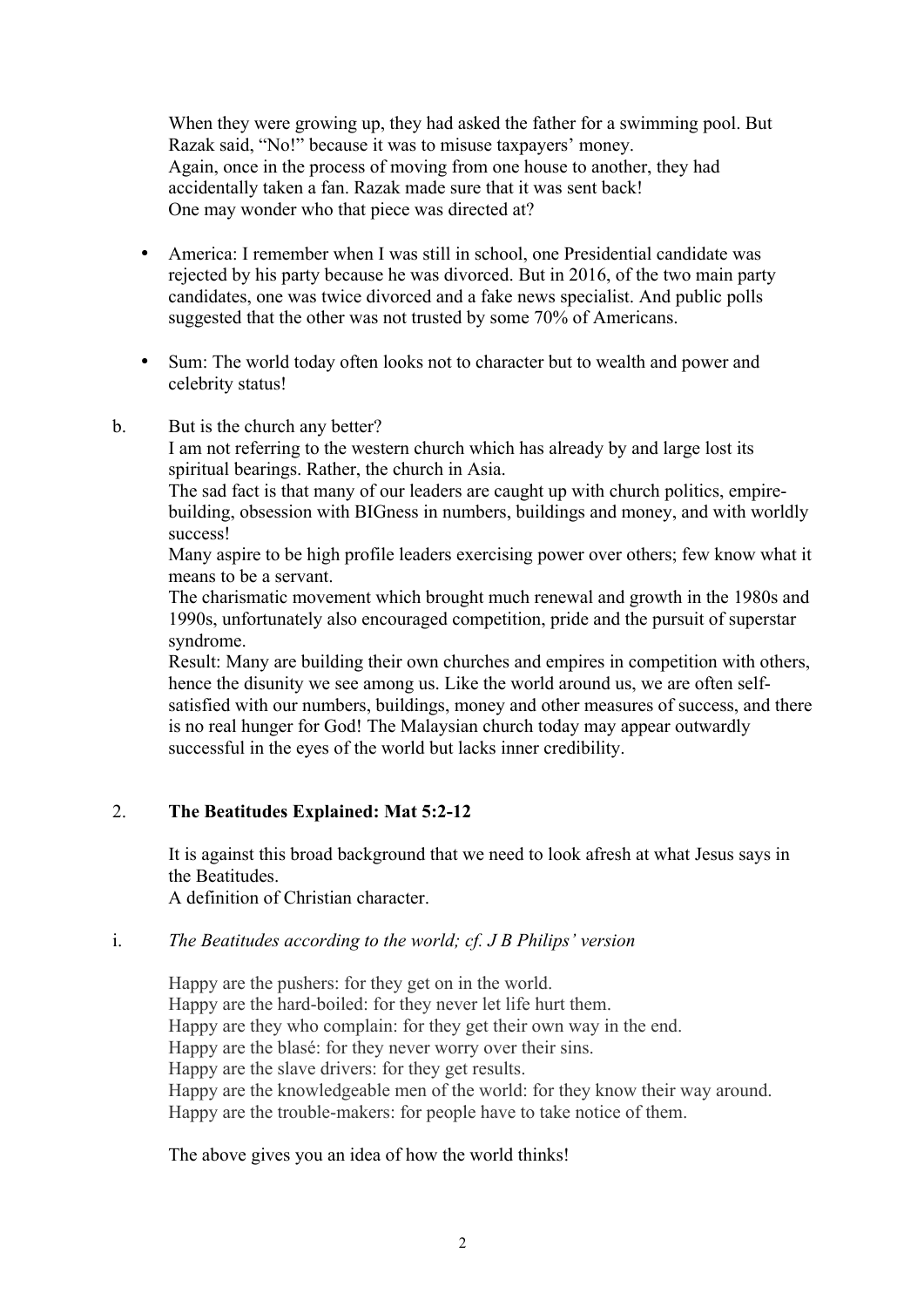ii. *What does Jesus say instead?*

(See Philip Yancey, *The Jesus I never knew*, and John Stott, *Christian Counter Culture*.)

- a. Eight qualities  $&$  eight privileges:
	- "The eight qualities together constitute the responsibilities and the eight blessings the privileges of being a citizen of God's kingdom. This is what the enjoyment of God's rule mean" (Stott 1978:34).
	- The qualities commended are spiritual qualities. The blessings are the comprehensive blessings of God's rule, expressed in part now and in full in eternity.
	- "blessed" translated from *makarios* (Greek) It is more than "happy," a merely psychological state. It is more than a psychological state. It is an objective judgment, a real gift or blessing from God.

Yancey says it is like saying "Lucky you!" when you receive something genuinely good like a scholarship, etc.

- b. The Beatitudes:
	- v.3; "poor in spirit":
		- humble and dependent on God Cf. Is 57:15 speaks of "lowly/humble" and "contrite"
		- $\blacksquare$  "for theirs is the kingdom of heaven" Not just salvation but everything in Christ! This includes the power of the Kingdom/heaven! Point: God's kingly authority is released fully only in the humble and the meek!
	- $v.4$ ; "mourn"
		- Should v.4 be translated "Happy are the unhappy"?
		- ! "mourning" for the sins of the world and the suffering that results But more, mourning one's own sin!
		- Such shall know God's comfort!
	- v.5; "meekness"
		- ! In contrast to self-assertion about one's rights, gifts and attainments. These often are the sources of our human pride towards God and others. "Meekness" describes a person who has a true estimate of oneself, with all our weaknesses, sins and brokenness. Recognition of this leads to true humility before God and others.
			- Such a person does not assert oneself over others to take advantage of them.
		- $\blacksquare$  "inherit the earth"; Jesus is drawing on OT promises which speaks of the meek inheriting the land (Ps 37:11).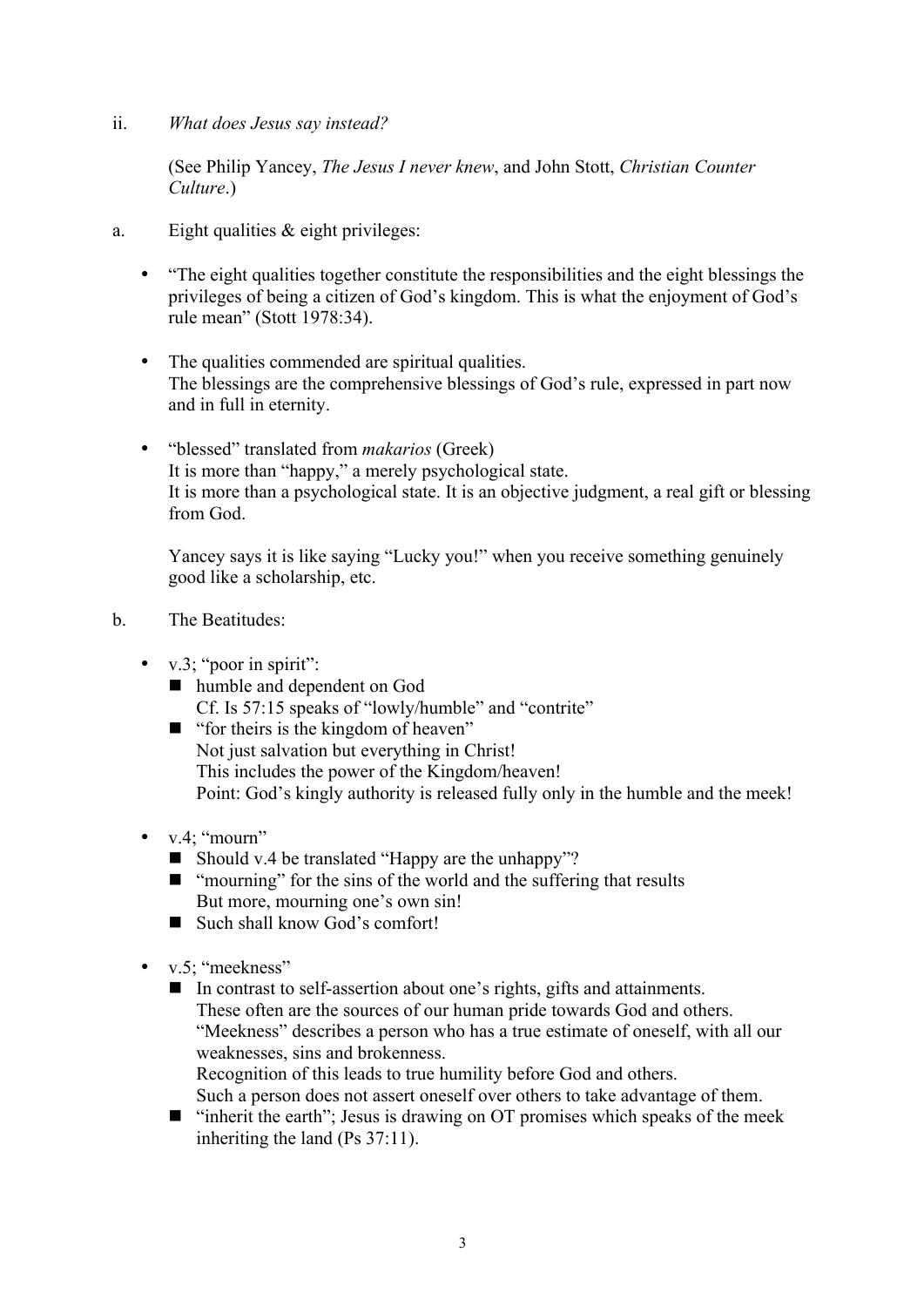- Note: Jesus is not saying that we should be door-mats for others to walk over. One can be confident and secure in oneself in true meekness, without being pushed aside wrongfully by others.
- v.6; "hunger and thirst for righteousness"
	- $\blacksquare$  This is contrasted with the sins and evils in this world. Luther (in Stott:45): "This command to you is not to crawl into a corner or into the desert, but to run out … and to offer your hands and your feet and your whole body, and to wager everything you have and can do ..." For what? To work for righteousness and justice!
	- Result: You shall be satisfied!
- vv.  $7-12$ ;
	- $\blacksquare$  "merciful": Contrast cruelty and revenge so common in the world.
	- $\blacksquare$  "pure in heart": You must be determined to pursue this if you want to draw near to God.
	- "peacemakers": Nobody loves a peacemaker because everyone wants you to be on their side!
	- "persecuted for righteousness' sake"

Note: We need to look at each in detail and meditate on Jesus' words.

## iii. *Summing-up*

- The Beatitudes turns the values or practices of this world upside down!
- Further, the path to greatness in this world is UP; the path to greatness in the Kingdom of God is DOWN!

# 3. **Salt and Light; Mat 5:13-16**

## i. *Mat 5:13-16*

- Explain vv. 13-16 Point: Where is the salt and where is the light?
- These verses do not form a separate section but are a continuation of vv. 2-12. When we live our lives out according to the Beatitudes, then we become truly salt and light!

## ii. *Example from the Early Church (Rodney Starks, 1997)*

- During Epidemics:
	- ! Galen, the famous Roman physician fled to his country estate and did not emerge until after the epidemic was over.
	- ! Thucydides said that people "were afraid to visit one another" and as a result, "they died with no one to look after them" (quoted in Stark, 1997: 85).